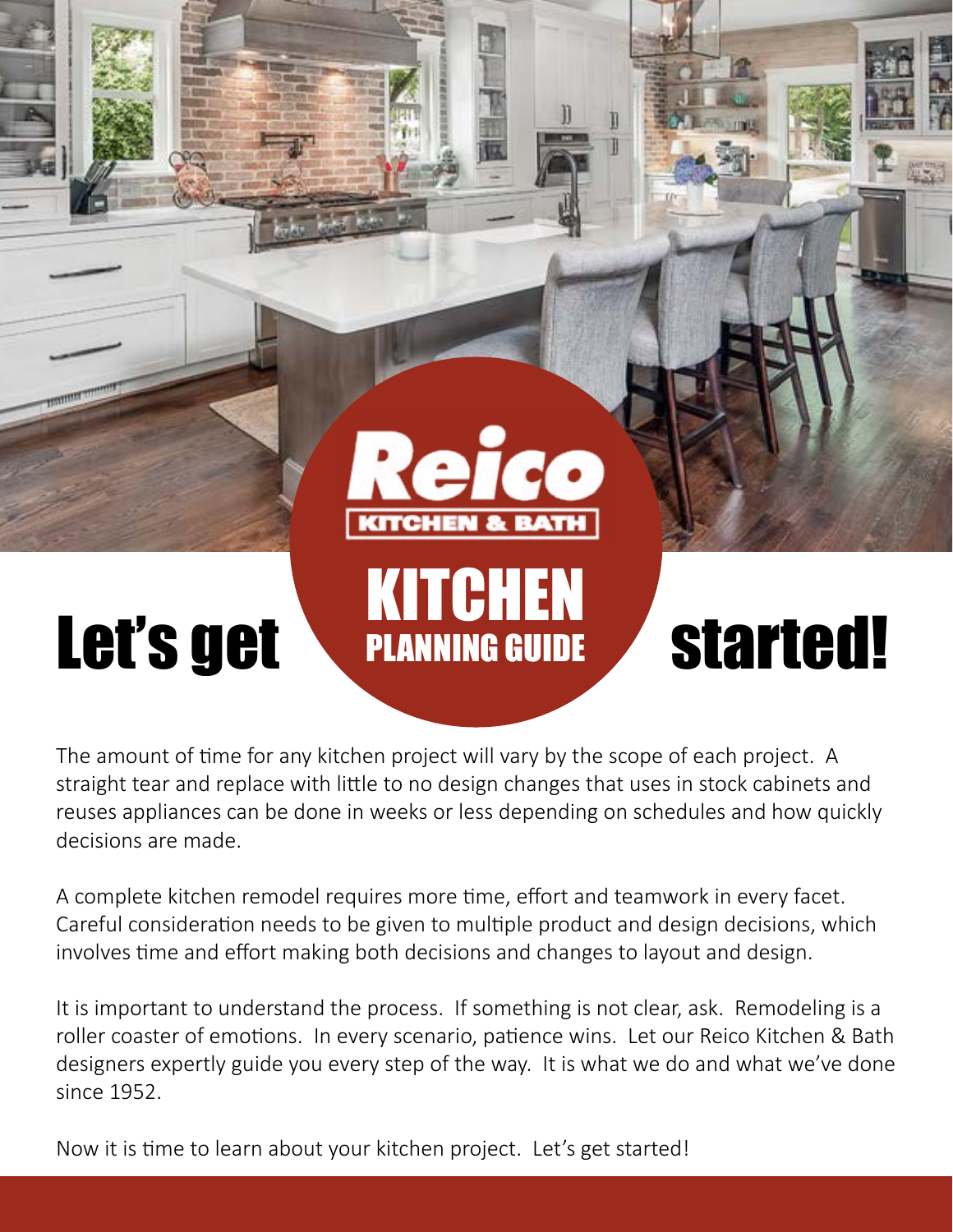

| <b>NAME</b>                                          |                                      |  |
|------------------------------------------------------|--------------------------------------|--|
| <b>PROJECT GOALS</b>                                 |                                      |  |
| <b>CABINETRY DETAILS</b>                             |                                      |  |
| Design Style                                         |                                      |  |
| Wood                                                 |                                      |  |
| Finish                                               |                                      |  |
| Light<br>White<br>Dark Stain<br>Medium<br>Painted    |                                      |  |
| Door Profile                                         |                                      |  |
| <b>Construction Options</b>                          |                                      |  |
| Framed<br>Wood Dovetail Drawers                      |                                      |  |
| Frameless<br>Full Extension Undermount Drawer Guides |                                      |  |
| Plywood Sides<br>Soft Close Doors and Drawers        |                                      |  |
| <b>Cabinet Accessories</b>                           |                                      |  |
| Roll out Trays                                       | Storing Pots and Pans                |  |
| Cookie Sheets & Baking Pan Storage                   | Tilt Out Sink Trays and Door Caddies |  |
| Base Corner Swing out Shelves                        | <b>Bottom Drawer Sink Bases</b>      |  |
| Base Microwave Cabinet with Opening                  | Pull Out Trash Storage Cabinets      |  |
| Pull Out Pantry Storage                              | Trays Chopping Block and Trash Combo |  |
| Pull Out Storage Cabinets                            | Charging Drawer                      |  |
| Vertical Cooking Utensil Storage Drawer              | Double Tier Silverware Drawer        |  |

# **A word about wood and painted finish characteristics**

Wood naturally offers variations in color, grains, pattern and texture, creating a uniqueness that adds to its appeal. These natural characteristics can not be hidden in finishing and are not to be misinterpreted as defects.

Painted finishes also features unique characteristics derived from the wood underneath. Imperfections and natural characteristics of wood will stand out even more on a smooth painted finish. These are to expected and not considered a defect in the workmanship or finish.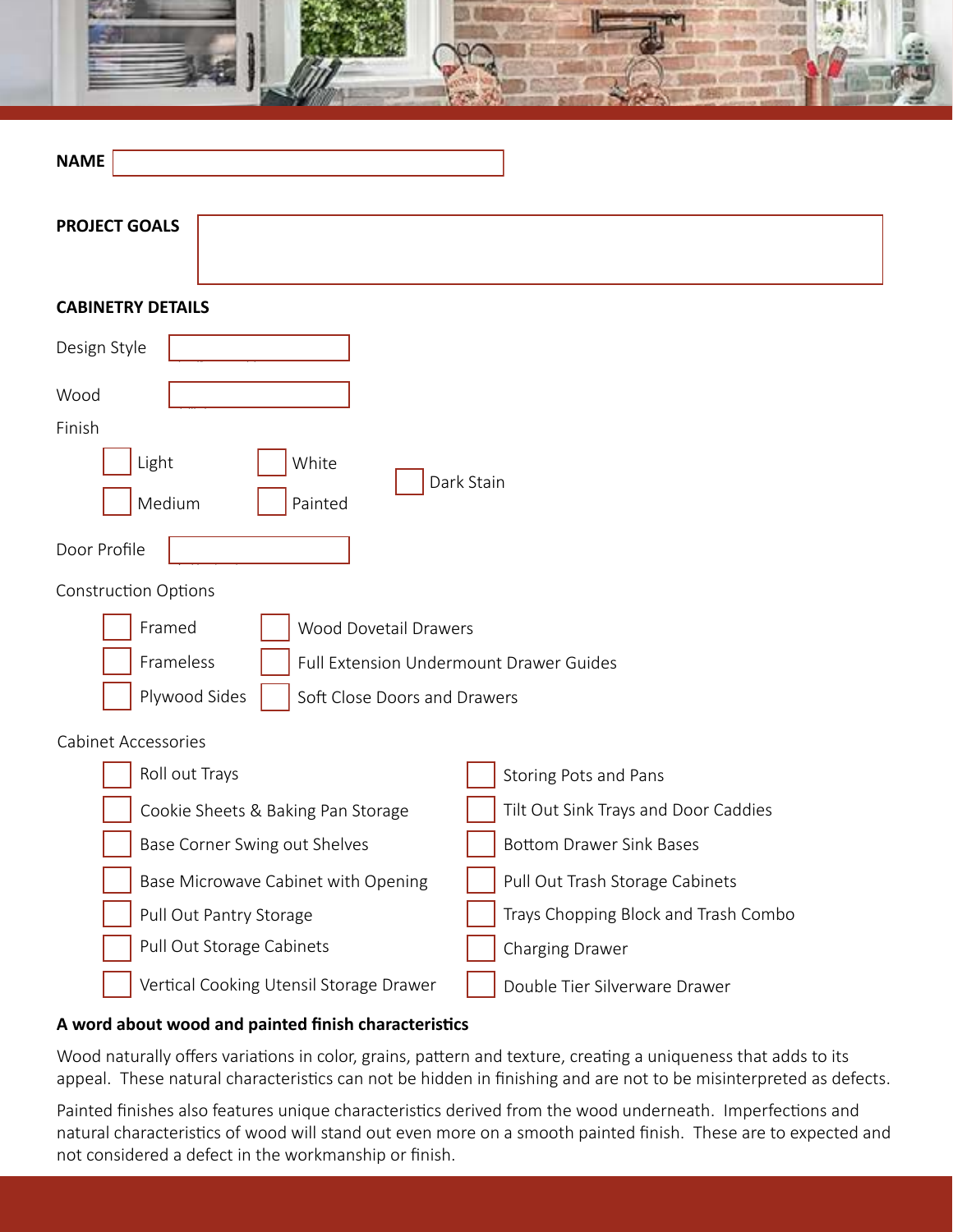

## **COUNTERTOP DETAILS**

| Material                          |                       |                        |
|-----------------------------------|-----------------------|------------------------|
| Granite                           | Laminate              | <b>Stainless Steel</b> |
| Quartz                            | Solid Surface         | Marble                 |
| Wood                              | Concrete              | <b>Cultured Marble</b> |
| Sink Type (select all that apply) |                       |                        |
| Single Bowl                       | Drop-In               |                        |
| Double Bowl                       | Farm/Apron Front Sink |                        |
| Undermount                        | Prep/Bar Sink         |                        |
| Faucet (select all that apply)    |                       |                        |
| Pull-Down                         | Two-Handle            | Pot Filler             |
| Pull-Out                          | Touchless             |                        |
| Single Handle                     | Prep/Bar Sink         |                        |

# **Granite or Quartz? Top Choices in Countertop materials**

Yes, you can choose marble, wood, solid surface, soapstone, even laminate and much more for your countertop, but for most it comes down to granite or quartz.

- Granite natural stone that is resistant to breakage, scratching and burning, naturally porous and requires periodic sealing.
- Quartz typically engineered from ground quartz and resin bonded under high pressure to create a non-porous, scratch resistant surface.

### **APPLIANCE DETAILS**

Existing Appliances to be kept (select none/all that apply)

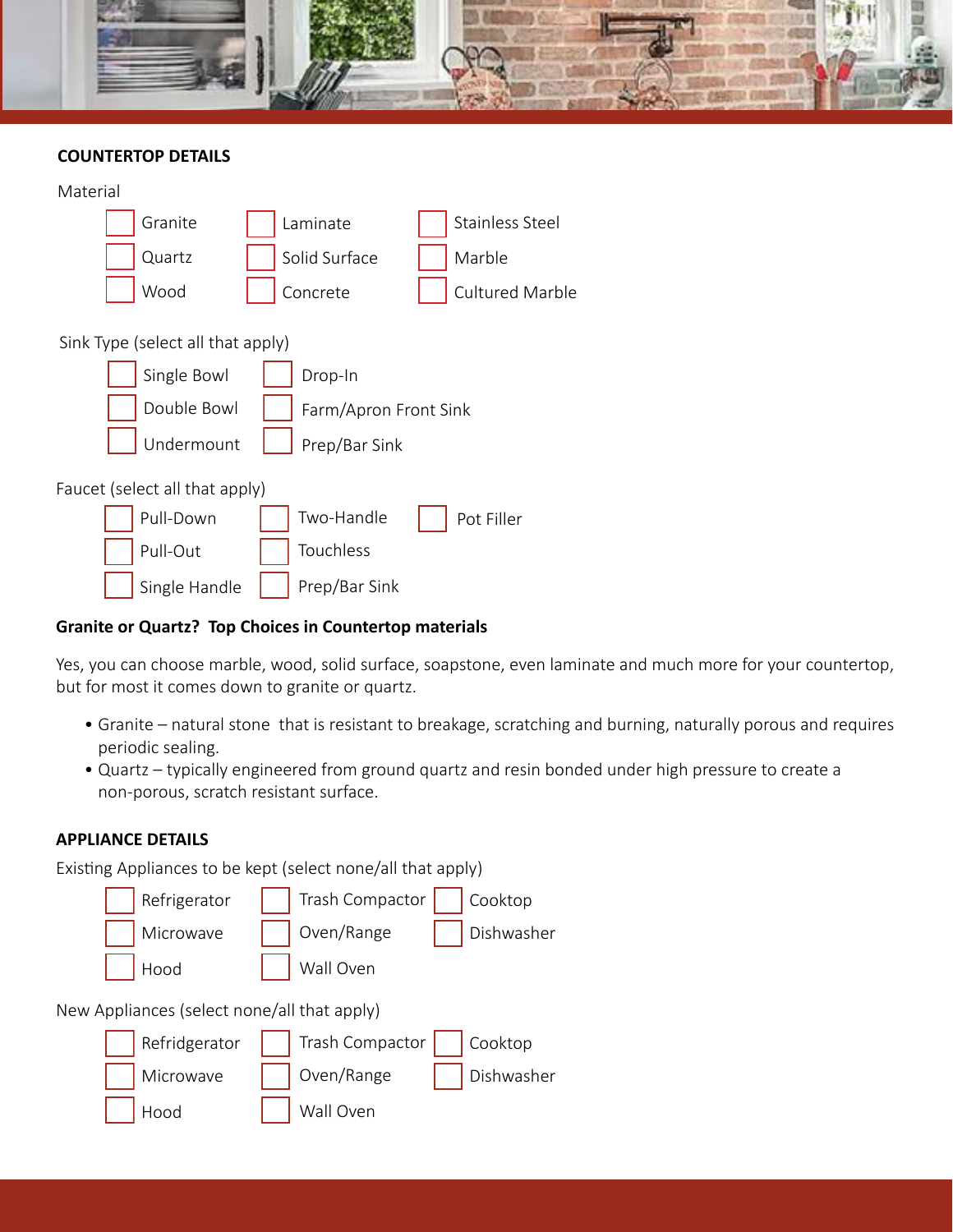

#### **ADDITIONAL PROJECT INFORMATION**

| General Lighting |  |
|------------------|--|
| Task Lighting    |  |
| Plumbing         |  |
| Electrical       |  |
| Flooring         |  |
| Interior Walls   |  |

#### **PROJECT BUDGET**

# **SPECIAL REQUIREMENTS/ADDITIONAL PROJECT NOTES**